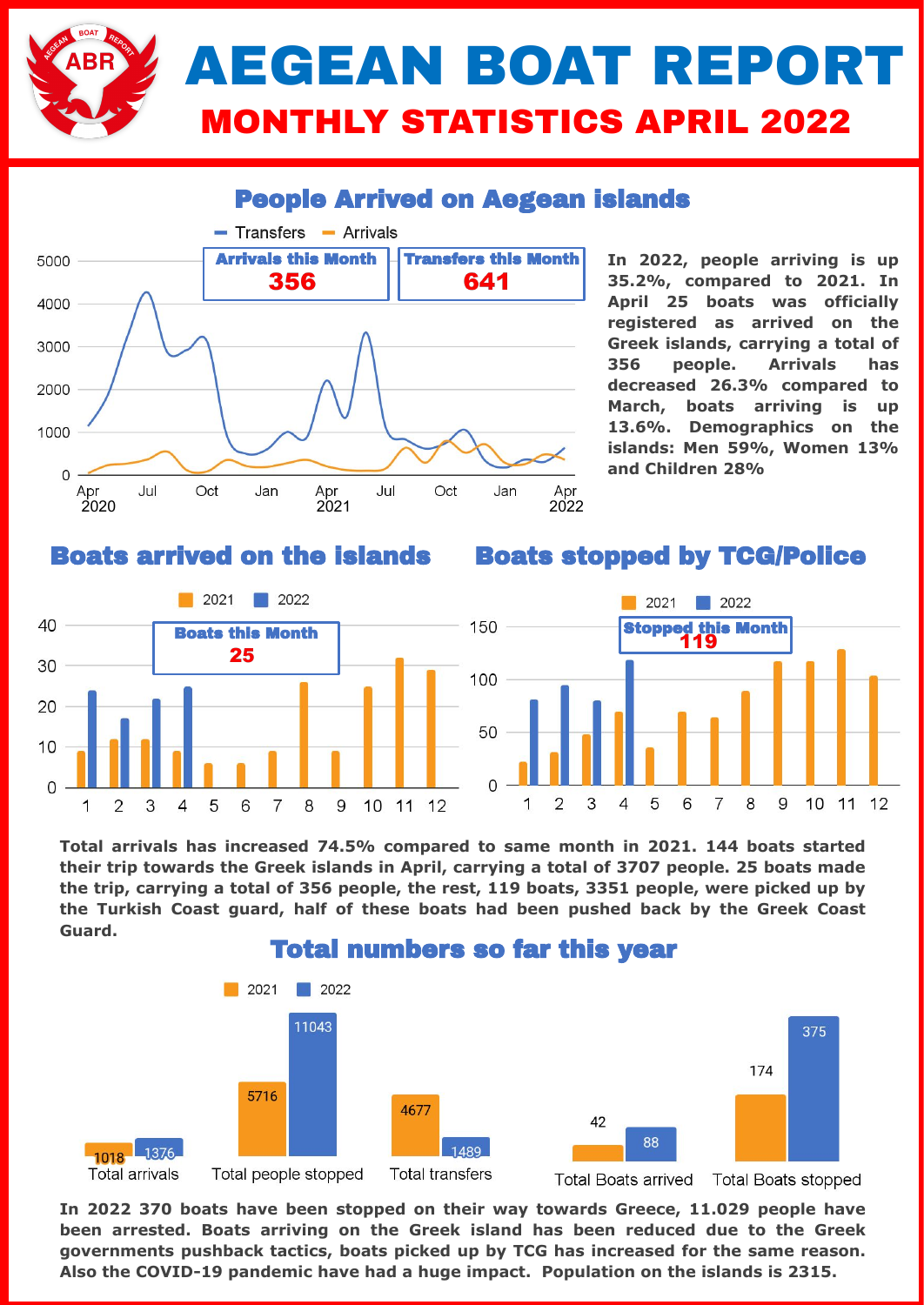# AEGEAN BOAT REPORT MONTHLY STATISTICS APRIL 2022

## Arrivals and transfers by island

**In April 641 people were transported to mainland, from the Greek islands. Transfers have increased 106.1% compared to March, when 311 people were transported. In the last 12 months population on the Aegean islands has decreased by 79.8%, from 11.434 to 2.315 people. The Greek government have drastically reduced population on the Greek island, due to illegal pushbacks performed by the Greek authorities in the Aegean Sea.** 



**Official capacity on the islands is 16.237 people. Today's population is 13.922 people under max total capacity. In the end of April 2021 total population was 11.434, one year later its 2.315, population has decreased by 9.119 people in 12 months on the Greek Islands. In the last 12 months 17.722 people have been pushed back by Greek authorities.**

| Lesvos 1281  |     | Kos          | 195 |
|--------------|-----|--------------|-----|
| Samos 438    |     | <b>Leros</b> | 144 |
| <b>Chios</b> | 246 | <b>Other</b> | 11  |